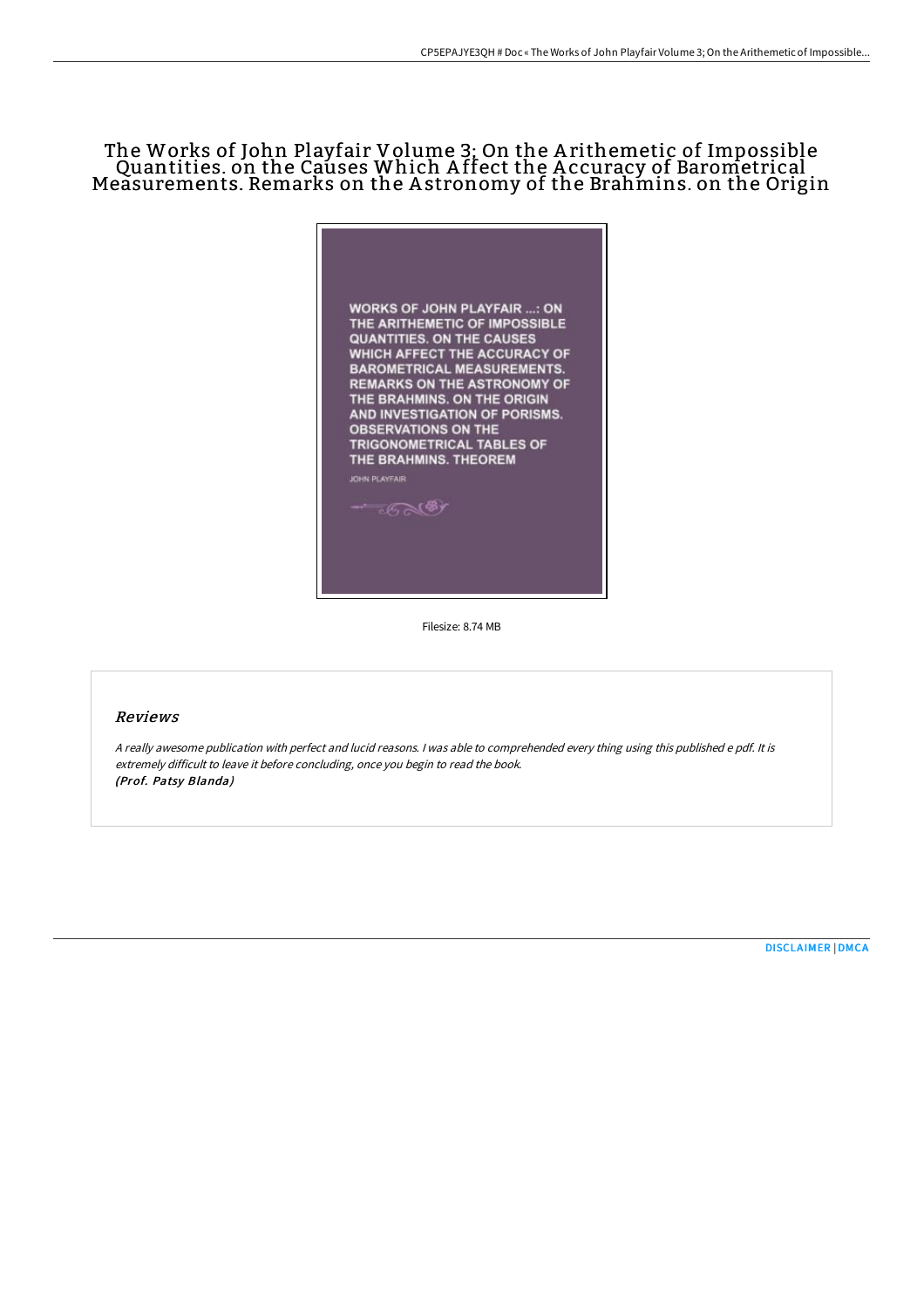# THE WORKS OF JOHN PLAYFAIR VOLUME 3; ON THE ARITHEMETIC OF IMPOSSIBLE QUANTITIES. ON THE CAUSES WHICH AFFECT THE ACCURACY OF BAROMETRICAL MEASUREMENTS. REMARKS ON THE ASTRONOMY OF THE BRAHMINS. ON THE ORIGIN

## ⊕ **DOWNLOAD PDF**

Rarebooksclub.com, United States, 2012. Paperback. Book Condition: New. 246 x 189 mm. Language: English . Brand New Book \*\*\*\*\* Print on Demand \*\*\*\*\*.This historic book may have numerous typos and missing text. Purchasers can download a free scanned copy of the original book (without typos) from the publisher. Not indexed. Not illustrated. 1822 Excerpt: . Boscovich s words, is this: Problema quo quaeritur recta linea quae quatuor rectas positione datas ita secet, ut tria ejus segmenta sint invicem in ratione data, evadit aliquando in-determinatum, ita ut per quodvis punctum cujusvis ex iis quatuor rectis duci possit recta linea, quae ei conditioni faciat satis. t It is needless, I believe, to remark, that the proposition thus enunciated is a Porism, and that it was discovered by Boscovich, in the same way, in which I have supposed Porisms to have been first discovered by the geometers of antiquity. I shall add here a new analysis of it, conducted according to the method of the preceding examples, and to which the following lemma is subservient. Lemma I. Fig. 15. 32. If two straight lines, AE and BF, be cut by three other straight lines, AB, CD, and EF, given in position, and not all parallel to one another, into segments having the same given ratio, they will intercept between them segments of the lines given in position, viz. AB, CD, EF, which will also have given ratios to one another. Elements, p. 243, Edit. 3. Simpson s solution is remarkably elegant, but no mention is made in it, of the indeterminate case. + Jos. Boscovich Opera, Bassano. Tom. III. p. 331. Demonstration--Through C and E draw CH and EG, both parallel to AB, and let them meet BG, parallel to AE, in H and in G. Let GF and HD be joined; and...

Read The Works of John Playfair Volume 3; On the Arithemetic of Impossible Quantities. on the Causes Which Affect the Accuracy of Barometrical [Measurements.](http://albedo.media/the-works-of-john-playfair-volume-3-on-the-arith.html) Remarks on the Astronomy of the Brahmins. on the Origin Online Download PDF The Works of John Playfair Volume 3; On the Arithemetic of Impossible Quantities. on the Causes Which Affect the Accuracy of Barometrical [Measurements.](http://albedo.media/the-works-of-john-playfair-volume-3-on-the-arith.html) Remarks on the Astronomy of the Brahmins. on the Origin